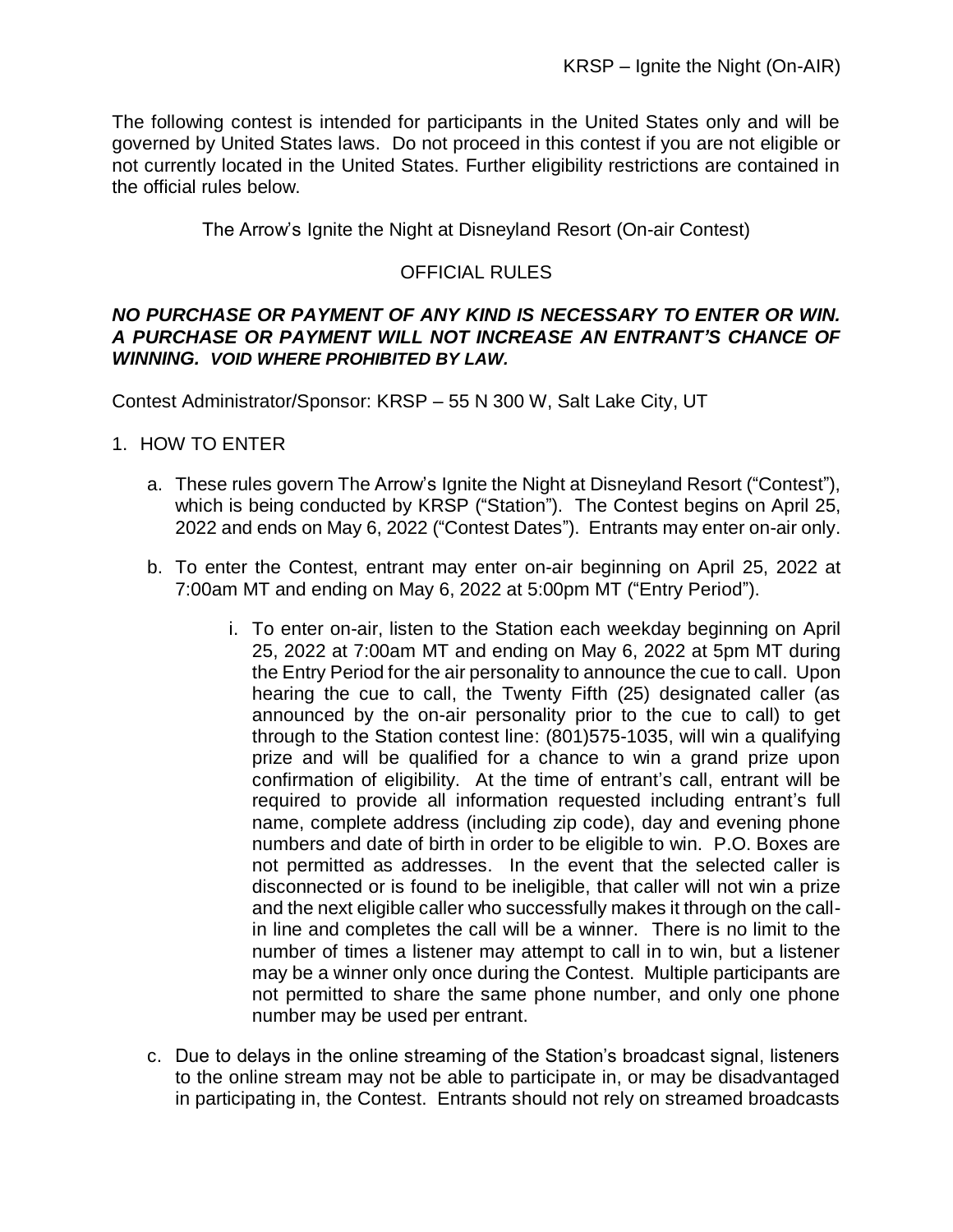and are encouraged to listen to the Station on-air versus online. The Station is not responsible for any disadvantages or losses that result from online streaming delays of any nature, nor is station otherwise responsible for any delays in online streaming.

- d. Only one (1) entry per person is permitted. There will be up to a total of Nineteen (19) qualifiers and One (1) Grand Prize winner selected in the Contest.
- e. All entries must be received by the end of the Entry Period.

#### 2. ELIGIBILITY RESTRICTIONS

- a. The Contest is open to all persons who are legal U.S. residents of the state of Utah, eighteen (18) years of age or older, and who reside in one of the jurisdictions that make up the listening area. Void where prohibited or restricted by law.
- b. The following individuals are NOT eligible to enter Station contests at any time, even if such individuals meet the age and residency requirements above: (1) Any employees (i.e., full-time, part-time and/or temporary employees) of the Station, Bonneville International Corporation, other area radio stations, Contest Sponsor, of any advertising and promotion agencies, and/or of the respective parent entities, subsidiaries, affiliated companies of each; (2) Any immediate family members of such employees, including without limitation current and/or exspouses, parents, grandparents, children, grandchildren, siblings, in-laws, and/or steps in any of the foregoing categories; and (3) Any other individual legally residing in the same household (i.e., at the same address) of such employees, including without limitation roommates, housemates, significant others, and partners.
- c. Unless the Station otherwise specifies, persons who have previously won a prize (cash, services, merchandise) from a contest or Station event from any of the Bonneville International Radio Stations are subject to the following restrictions: Persons who have won a prize valued up to \$100 in the thirty (30) days prior to IGNITE THE NIGHT AT DISNEYLAND RESORT (ON-AIR) are not eligible to participate. Persons who have won a prize valued between \$101 and \$499 in the ninety (90) days prior to IGNITE THE NIGHT AT DISNEYLAND RESORT (ON-AIR) are not eligible to participate. Persons who have won a prize valued between \$500 and \$999 in the six (6) months prior to IGNITE THE NIGHT AT DISNEYLAND RESORT (ON-AIR) are not eligible to participate. Persons who have won a prize valued at \$1,000 or more in the twelve (12) months prior to IGNITE THE NIGHT AT DISNEYLAND RESORT (ON-AIR) are not eligible to participate. These restrictions also apply to immediate household members of contest or prize winners.
- d. To claim a prize, the winner(s) must provide valid government-issued photo identification and provide their complete address, date of birth and phone number, and Social Security Number.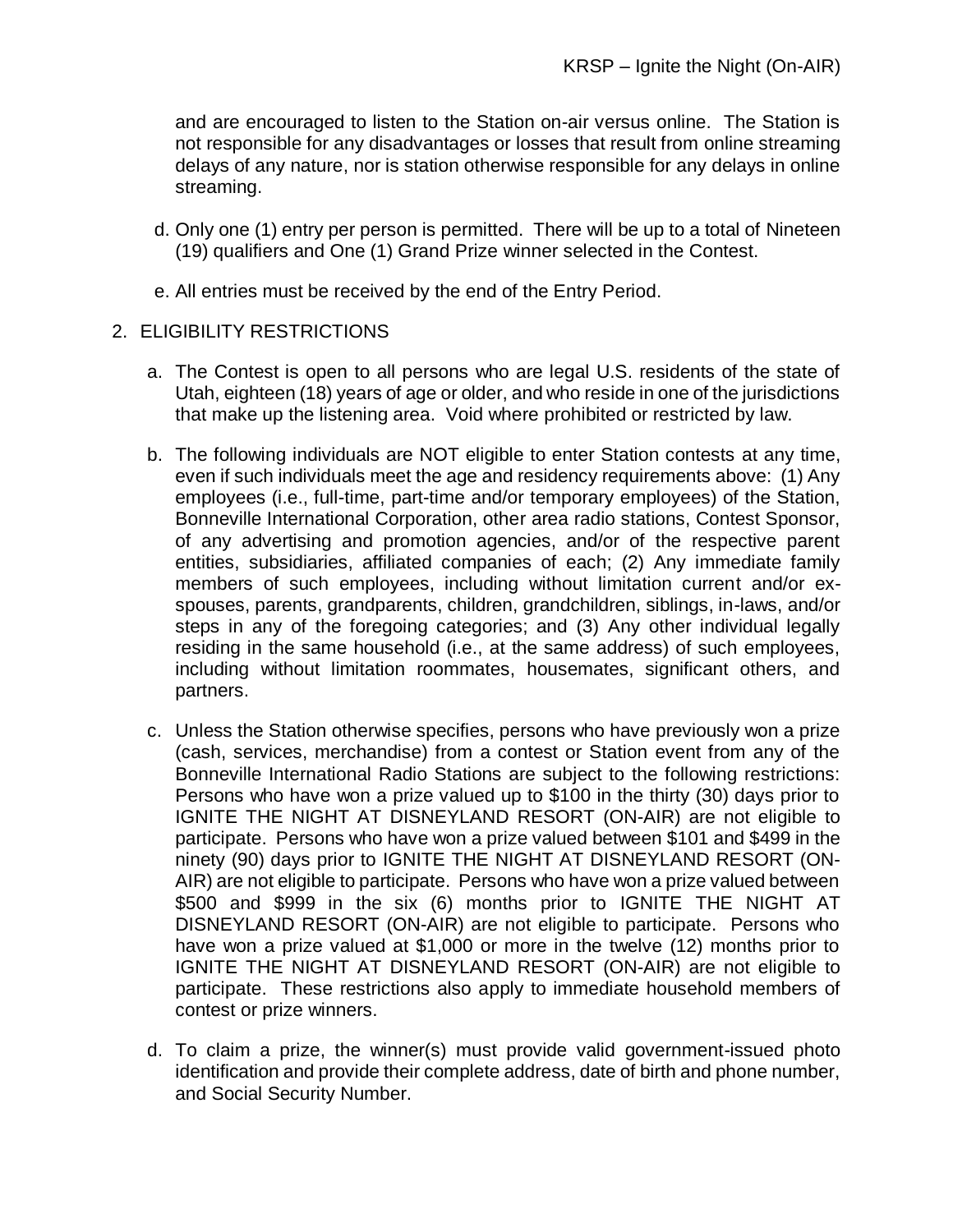- e. Entrants are required to provide truthful information and the Station will reject and delete any entry that it discovers to be false or fraudulent. The Station will disqualify any entrant who does not meet the eligibility requirements and will also delete any entry as required by law.
- f. This Contest is subject to all applicable federal, state and local laws and regulations. By participating, entrant agrees to comply with these Official Rules and the decisions of the Station, which are final and binding in all respects.

### 3. PRIZES

- a. Nineteen (19) qualifying prize(s) will be awarded. Each qualifying prize consists of Four (4) 2-Day, 1 Park per Day Disneyland® Resort Tickets. The Approximate Retail Value ("ARV") of the prize(s) is \$1020.00 (\$255 per ticket). Transportation costs are excluded in the given price. The winner(s) will be solely responsible for all taxes and all other fees and expenses not specified herein associated with the receipt and use of the prize(s). Tickets are valid only on the date(s) printed on the tickets, and they are not refundable or transferable, may not be sold to a third party, and may not be substituted or exchanged for cash or credit at any time, nor will they be replaced if lost or stolen. Any difference between stated ARV and actual value will not be awarded. If a prize-related event is unable to take place as scheduled, for reasons such as cancellation, preemption, postponement or unavailability, including for weather, or for any reason beyond the control of the Station or Contest Administrator or Sponsor, their sole responsibility to the winner(s) will be to award the remaining available elements of the prize(s) and no substitution or compensation will be provided for the unawarded elements of the prize(s). The Station, in its sole discretion, reserves the right to deny entry to or to remove the winner(s) and/or guest(s) if either engages in disruptive behavior or in a manner with intent to annoy, abuse, threaten or harass any other person at the prize related event(s).
- b. One (1) Grand Prize will be awarded in this contest and will consist of: one (1) vacation package (the "Vacation Package") for the winner and up to three (3) Guests for two (2) consecutive nights/three (3) days at the Premises to be awarded by Promoter solely to the winner of the Promotion, which Vacation Package will consist of the following:
	- i. Hotel accommodations for the Group (one (1) standard room/quad occupancy, including room tax, subject to certain room availability) for up to two (2) consecutive nights at a Premises hotel or Premises area hotel selected by Disney in its sole discretion (standard daily hotel parking at the Premises is not included unless winner resides within two hundred and fifty (250) miles of the Premises).
	- ii. Up to four (4) 3-Day, 1-Park per day Disneyland® Resort tickets for the Group good for admission to Disneyland® Park or Disney California Adventure® Park, but not to both Parks on the same day (subject to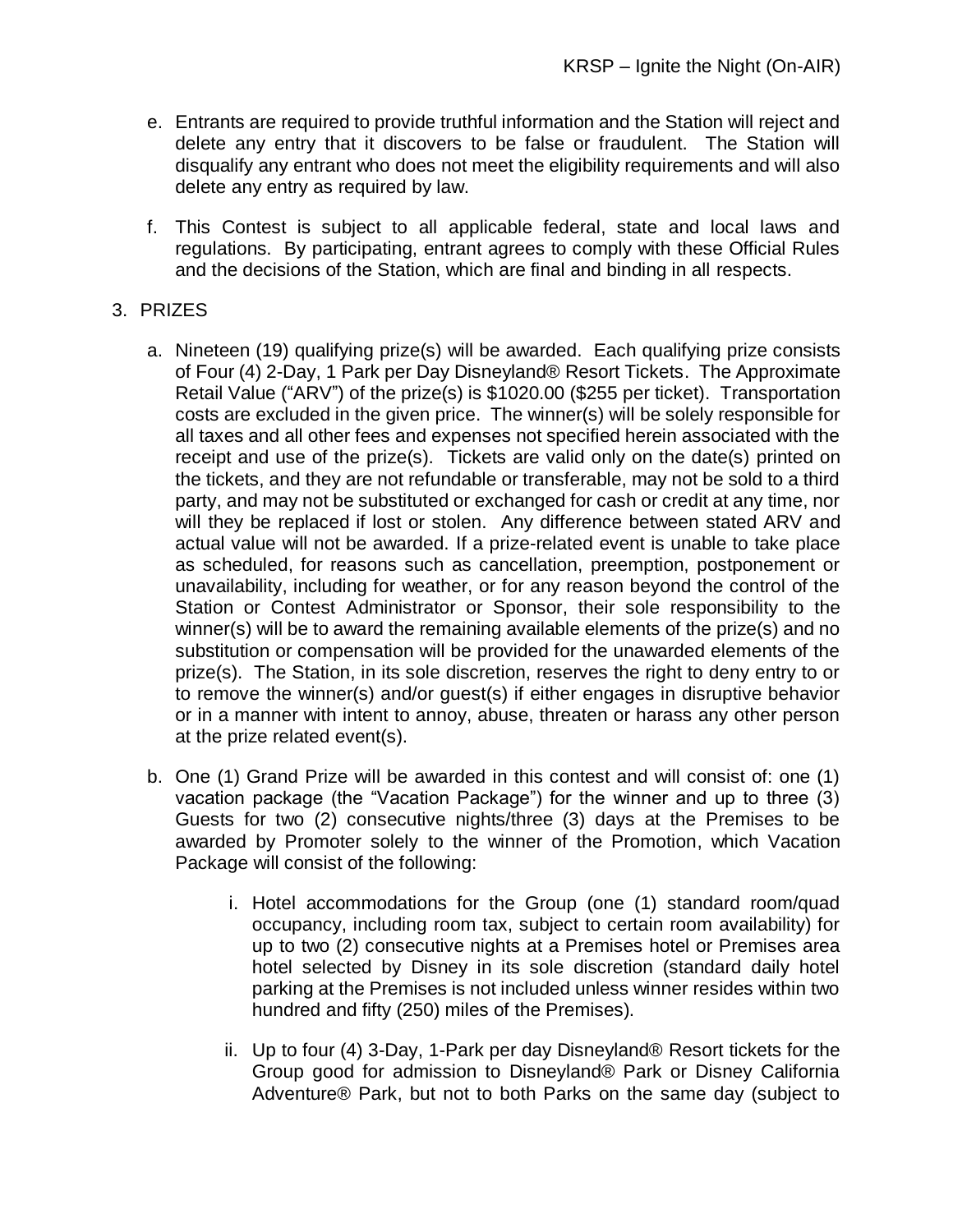restrictions). Both a theme park ticket and separate theme park reservation for the same park on the same date are required for park entry for the winner and each Guest. Theme park reservations and tickets will be required for each day of the visit and must be obtained before visiting.

- iii. The approximate retail value ("ARV") of one (1) Vacation Package is two thousand, two hundred seventy dollars (\$2,270.00). The actual value of the Vacation Package may vary depending on point of departure and fluctuations of hotel rates. Any difference between the approximate retail value and the actual cost of the Vacation Package will not be awarded.
- c. Certain restrictions may apply and is subject to hotel availability.
- d. Travel and lodging for the Vacation Package awarded by Promoter must be completed prior to June 15, 2023.
	- **i.** Vacation Package fulfillment and travel are subject to certain hotel/room availability at the Premises.
	- **ii.** The Vacation Package must be booked through a travel agent as designated by Disney at least forty-five (45) days prior to arrival. Blockout dates apply. No extensions will be granted (unless stated otherwise).
	- **iii.** Certain lodging restrictions apply. Theme Park tickets are subject to the terms and conditions set forth herein and included on the theme park tickets.
	- **iv.** Both a theme park ticket and separate theme park reservation for the same park on the same date are required for park entry for the winner and each Guest. Theme Park reservations and tickets will be required for each day of the visit and must be obtained before visiting. Park reservations are limited and subject to availability. Park reservations do not guarantee park admission or access to any experience, attraction, or offering. Winner and Guests should visit Disneyland.com/updates for important details to know before traveling to the Disneyland Resort.
	- **v.** Winners must be at least the age of majority pursuant to his/her applicable state of residence to enter and win. A Guest under the age of majority must be accompanied by his/her parent/legal guardian who must be at least the age of majority and both will be deemed Guests of the winner (unless the winner is the Guest's parent or legal guardian). Once selected by winner, Guests cannot be changed without the express consent of Disney, which may be withheld for any reason.
	- **vi.** Vacation Package and its components (including, without limitation, theme park tickets) may not be used in conjunction with any other promotion or offer, separated, sold, exchanged or redeemed for cash,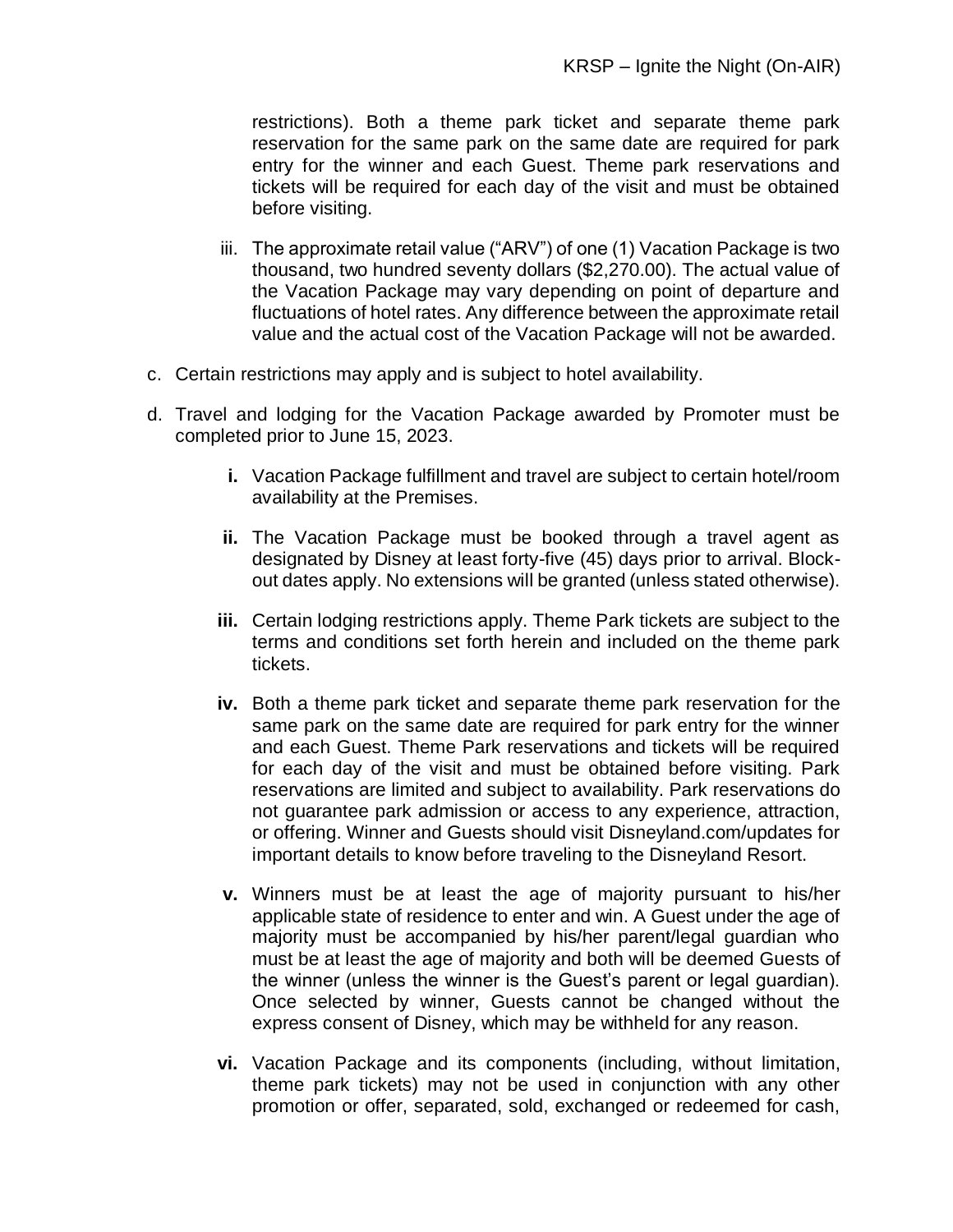traded, transferred, substituted, assigned, or rescheduled to dates other than as set forth above, except in Disney's sole and absolute discretion.

- **vii.** The Vacation Package will not include the following: transportation to/from the Premises; insurance (health, travel, medical); parking fees (unless stated otherwise); room service, laundry service, spa treatments; food or beverages; merchandise, souvenirs; incidental expenses; local or long-distance telephone calls; tips, gratuities, service charges; any taxes; or any other charges not explicitly included herein.
- **viii.** All elements of the Vacation Package (including, without limitation, the theme park tickets) must be used by the Group on the same dates during the redemption of the Vacation Package. Any portion of the Vacation Package not accepted or used by winner will be forfeited.
- **ix.** Certain theme parks, hotels, restaurants, attractions, experiences, services and other offerings may be modified, limited in availability and capacity, or be closed.
- **x.** A winner may not charge any Guest for participating in the prize. Prizes are awarded "as is" with no warranty or guarantee, expressed or implied, being provided by Promoter or Disney.
- **xi.** The winner and his/her Guests are responsible for having valid travel documents including government issued identification and/or passports, as applicable.
- **xii.** The winner will not receive compensation for any element(s) of the Vacation Package (including, without limitation, theme park tickets) that any participant(s) is unable to use for any reason, and such unused portion(s) of the Vacation Package will be forfeited.
- **xiii.** If the winner chooses to bring less than the allotted number of Guests, the Vacation Package will be awarded in increments suitable for the actual number of participants with no substitute prize or compensation provided to the winner.
- **xiv.** The winner and his/her Guests will be required to execute a liability/publicity/COVID-19 release and waiver form prior to booking of any travel. Failure to return the executed release form within the specified time period will result in forfeiture of the Vacation Package. Winner acknowledges that he/she is solely responsible for any actions, claims or liabilities of the Group, related to any use or misuse of the prize or any prize-related activity or travel.
- **xv.** Any damaged, lost or stolen theme park tickets, gift cards, or travel vouchers will not be replaced. Gift cards are not redeemable or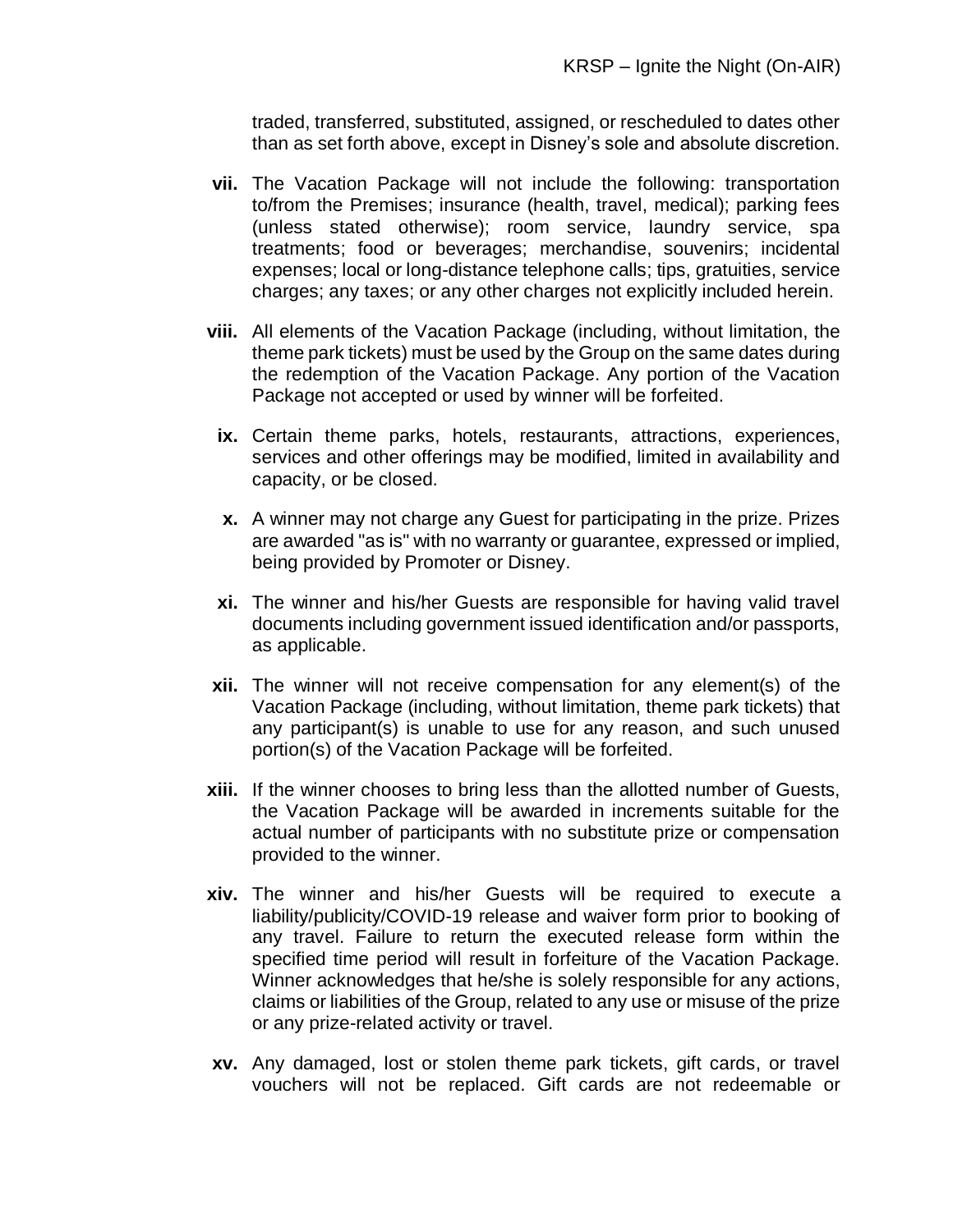exchangeable for cash (except as required by law) and are subject to all terms and conditions of use as established by issuer.

- **xvi.** There may be specific state or government health agency instructions, guidelines and requirements for all visitors to the Premises. The winner and their Guests are solely responsible, at their own cost, for staying updated on and complying with any of the latest restrictions and requirements that may be in place for travel to and visiting the Premises leading up to the planned stay. Such restrictions and requirements are subject to change.
- **xvii.** The actual value of the Vacation Package may vary depending on fluctuations of hotel rates. Any difference between the approximate retail value and the actual cost of the/each Vacation Package will not be awarded.
- **xviii.** Theme Park tickets must be used by June 15, 2022. Terms and conditions as set forth herein and on the theme park tickets shall apply. Theme Park tickets may not be sold, transferred for commercial use, or redeemed for cash. No substitutions. An inability to use any tickets will result in forfeiture of such tickets. Block-out dates apply. No extensions will be granted.
- **xix.** Both a theme park ticket and separate theme park reservation for the same park on the same date are required for park entry for the winner and each Guest. Theme Park reservations and tickets will be required for each day of the visit and must be obtained before visiting. Park reservations are limited and subject to availability. Park reservations do not guarantee park admission or access to any experience, attraction, or offering. Winner and Guests should visit Disneyland.com/updates to make park reservations and to learn about important details to know before visiting the Disneyland Resort.
- **xx.** Prize will not include the following: transportation to/from the Premises; insurance (health, travel, medical); parking fees; hotel accommodations; food or beverages; merchandise, souvenirs; incidental expenses; local or long-distance telephone calls; tips, gratuities, service charges; any taxes; or any other charges not explicitly included herein.
- **xxi.** Certain theme parks, hotels, restaurants, attractions, experiences, services and other offerings may be modified, limited in availability and capacity, or be closed.
- **xxii.** There may be specific state or government health agency instructions, guidelines and requirements for all visitors to the Premises. The winner and their Guests are solely responsible, at their own cost, for staying updated on and complying with any of the latest restrictions and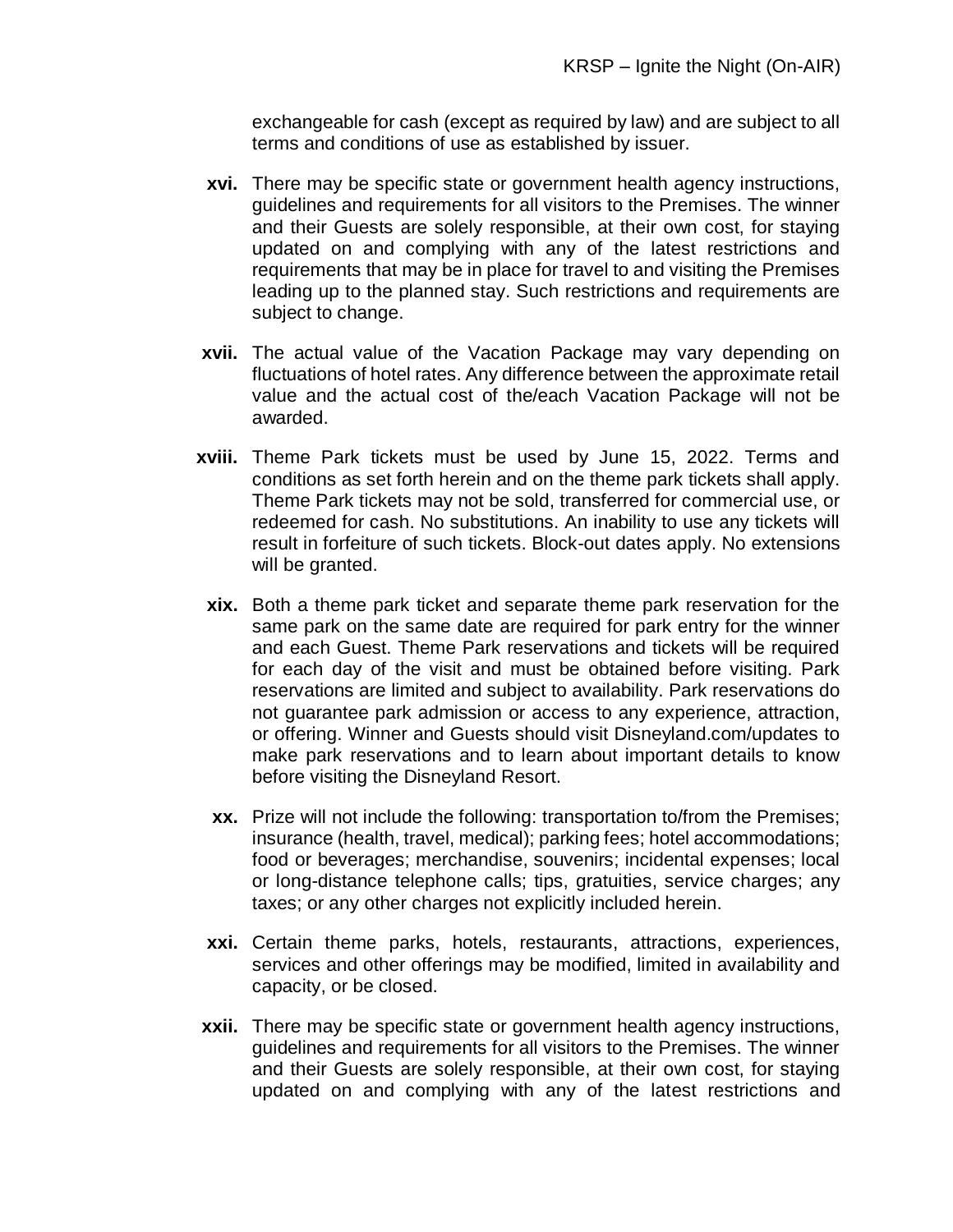requirements that may be in place for travel to and visiting the theme parks. Such restrictions and requirements are subject to change.

- **xxiii.** A winner may not charge any Guest for participating in the prize. Prizes are awarded "as is" with no warranty or guarantee, expressed or implied, being provided by Promoter or Disney.
- **xxiv.** Any damaged, lost or stolen theme park tickets will not be replaced.
- **xxv.** Federal, state and local taxes relating to the prize are the responsibility of the winner and Promoter will issue all tax forms including a 1099 form to the winner.
- **xxvi.** Promoter is the sponsor of the Sweepstakes.
- **xxvii.** Disney, its parent, related, affiliated and subsidiary entities and their respective officers, directors, agents, employees and assigns will be released and discharged from any and all legal claims, losses, injuries, demands, damages, actions, and/or causes of actions that arise out of and/or are in any way related to the prize, the receipt, use and/or enjoyment of the prize, or prize-related activity including travel, the Promotion or the Sweepstakes.
- **xxviii.** All disputes arising out of or relating to any prize provided by Disney shall be resolved by applying the laws of California, without regard to conflict of law rules, and shall be solely and exclusively brought in state or federal courts within Orange County, California. Such claims shall be resolved individually, without resort to any form of class action, and all such claims shall be limited to actual out-of-pocket costs incurred, but in no event to include attorneys' fees.
	- **xxix.** In the event there is a discrepancy or inconsistency between disclosures or other statements contained in any Sweepstakes promotional materials and the terms and conditions of the Official Rules, the Official Rules shall prevail and govern.
- e. Advanced reservations are required. The winner's guests must be either eighteen (18) years of age or older or must be accompanied by a parent/legal guardian who is eighteen (18) years of age or older. Any difference between stated value and actual value will not be awarded. Prize(s) is subject to availability. All other costs not specifically stated herein, including but not limited to those of, taxes, meals, and tips, are the responsibility of the winner(s). If applicable, the winner may be required to present a valid credit card upon hotel check in to cover any incidental expenses incurred during the winner's stay. The winner(s) and guest(s) must sign an IRS Form W-9, affidavit of acceptance, eligibility, liability, publicity release, and if applicable, Contest Sponsor liability release forms. If a prizerelated event is unable to take place as scheduled, for reasons such as cancellation, preemption, postponement or unavailability, including for weather,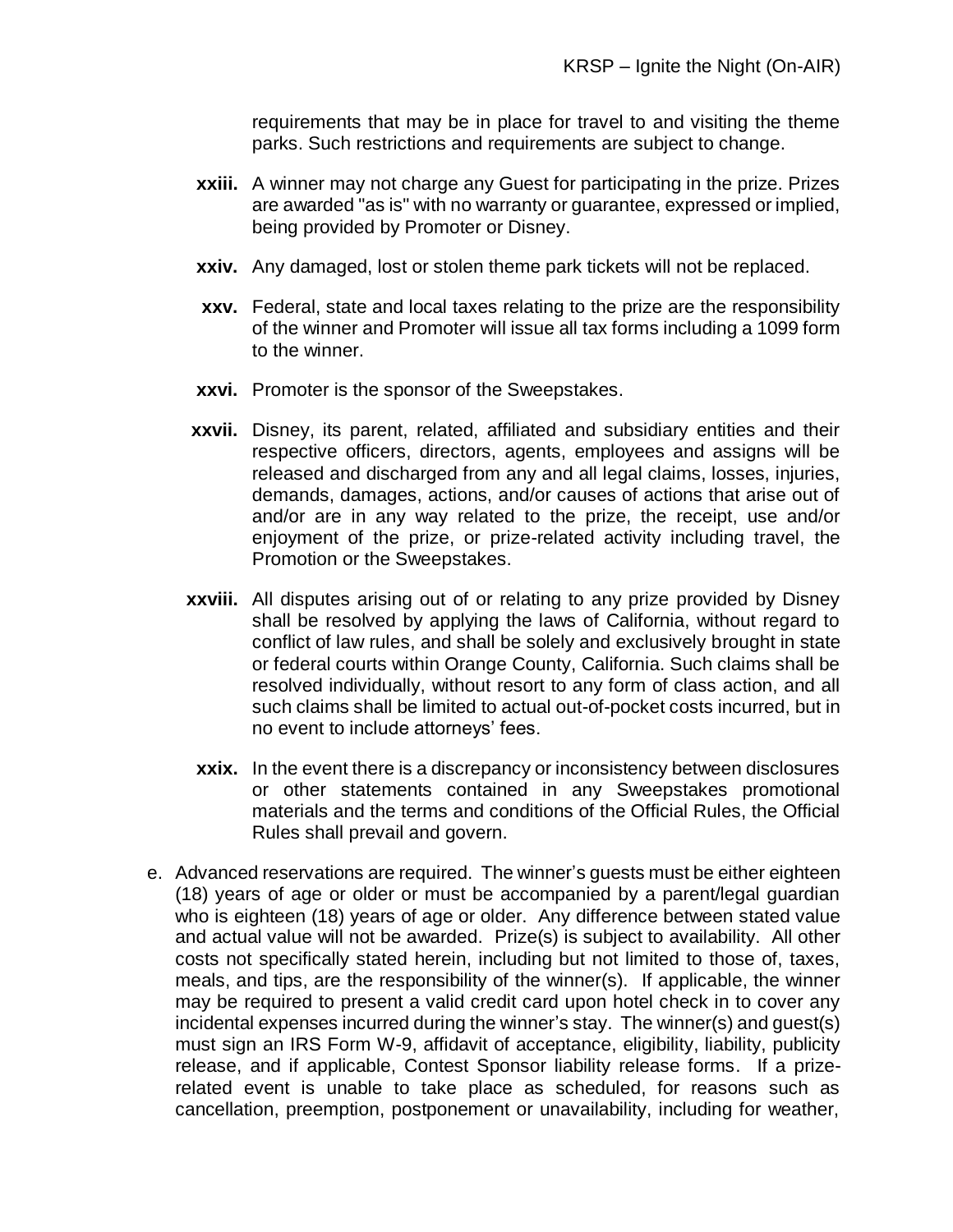or for any reason beyond the control of the Contest Administrator or Sponsor, their sole responsibility to the winner(s) will be to award the remaining available elements of the prize(s) and no substitution or compensation will be provided for<br>the unawarded elements of the prize(s). Tickets are not refundable or the unawarded elements of the prize $(s)$ . transferable, and may not be substituted or exchanged for cash or credit at any time, nor will tickets be replaced if lost or stolen. Tickets may not be sold to a third party.

- f. As indicated above, all sales, prizes and other taxes, gratuities and any other incidentals associated with the prizes are the sole responsibility of the prizewinner(s). Prizes are not transferable or exchangeable and may not be substituted, except by sponsors for reasons of unavailability, in which case, a prize of equal or greater value will be awarded. The Station assumes no responsibility or liability for damages, loss, or injury resulting from acceptance or use of the prize. The Station is not responsible for replacing tickets in the event of show cancellations as a result of weather, promoter, or performer actions. The Station reserves the right, in its sole discretion, to cancel or suspend the Contest should a virus, bug, computer, or other problem beyond the control of the Station corrupt the administration, security or proper execution of the Contest, or the Internet portion of the Contest. Decisions of the Station are final.
- g. If due to a printing, production or other error, more prizes are claimed than are intended to be awarded for any prize level, the intended prizes will be awarded in a random drawing from among all verified and validated prize claims received for that prize level. In no event will more than the stated number of prizes be awarded.

# 4. WINNER SELECTION AND NOTIFICATION

- a. Decisions of the Station management with respect to the Contest are final.
- b. Nineteen (19) qualifying prize winner(s) and One (1) grand prize winner(s) will be selected on-air as described above in Section 1 of these Official Rules.
- c. One (1) grand prize winner will be selected on May 6, 2022 at approximately 6:00 p.m. MT in a random drawing.
- d. Odds of winning a qualifying prize depend upon the number and order of eligible phone calls received. Odds of a qualifying prize winner winning the grand prize are one (1) in Twenty (20).Winners must listen to the Station to win but do not need to be present to win. All prizes may be picked up or claimed within thirty (30) days of winning, as directed by the Station, including in-person, if public health conditions permit, at the office of the Station at STATION'S ADDRESS between regular business hours of 8:00 a.m. MT to 5:00 p.m. MT. If public health conditions do not permit a Winner to claim the prize in person within thirty (30) days, the Station will coordinate with the Winner to confirm Winner's identity remotely and to deliver the prize by mail or other means of delivery. If a Winner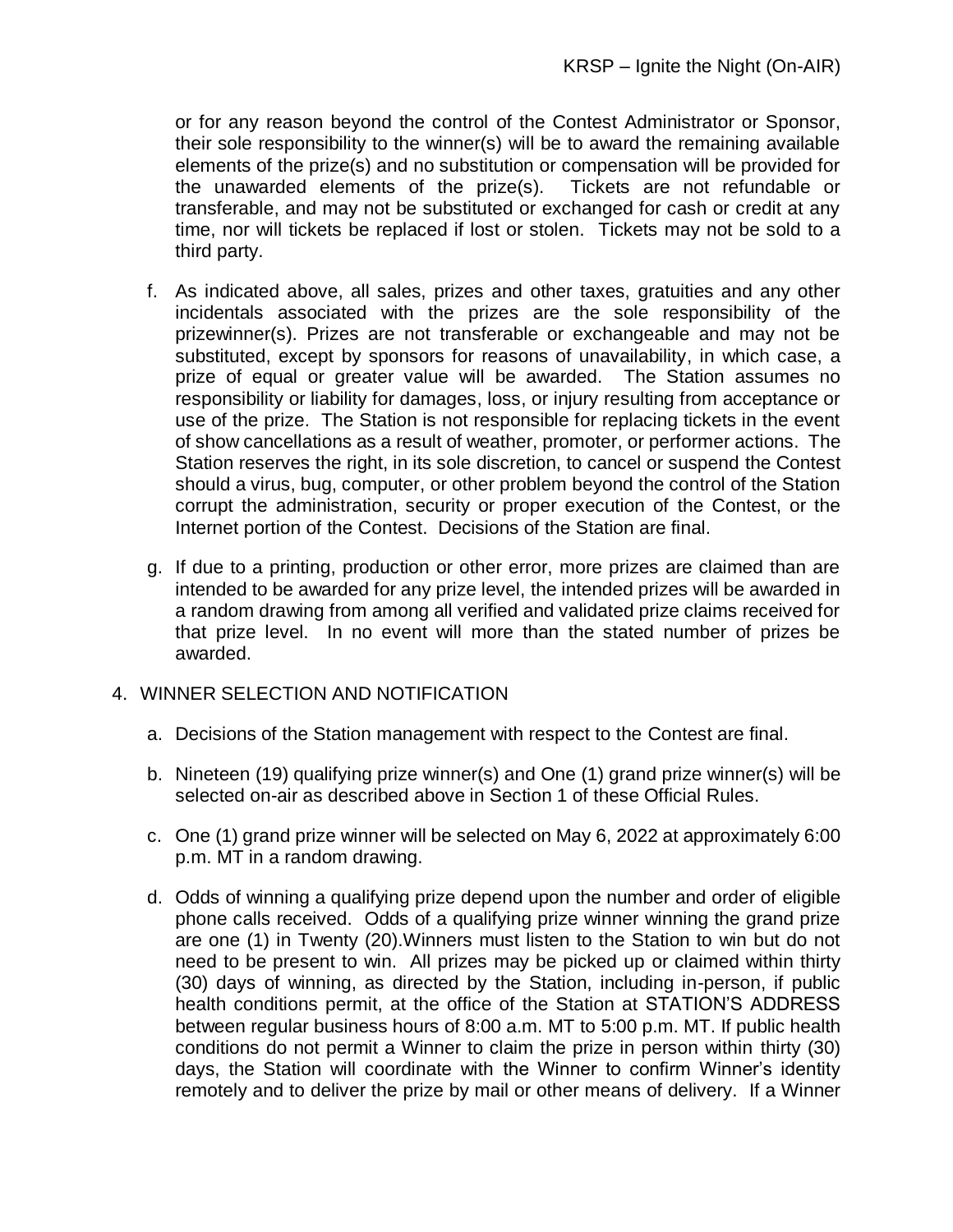chooses to have a prize shipped, the Winner will be required to sign a release that the Station and any Released Parties (defined below) are not responsibility if the prize is late, lost, stolen, misdirected, undeliverable, or damaged during shipping. In such cases, there is no purchase necessary to enter or win, except for reasonable postage and handling fees the amount of which shall not exceed \$1.50 plus the actual cost of postage to ship the prize.

e. Potential winner(s) will be notified of winning by telephone at the time of the drawing. Prize(s) will be awarded only upon confirmation of eligibility and completion of all requisite releases. Upon notification or notification attempt, the potential winner(s) will be required to respond to such notification attempt and must execute and return, along with the guest(s) of the winner(s), an IRS Form W-9, affidavit of acceptance, eligibility, liability, publicity release, and if applicable, Contest Sponsor liability release forms within thirty (30) days of such notification or notification attempt or prize(s) will be forfeited. If a winner has not reached the age of majority in his/her state of residence, the prize(s) will be awarded in the name of his/her parent or legal guardian. If a potential winner(s) is deemed ineligible for any reason, cannot be contacted, fails to sign and return the fullyexecuted affidavit of eligibility and/or liability/publicity release within the required time period, or if a prize or prize notification is returned as undeliverable, the potential winner forfeits the prize(s). The Station or Contest Administrator or Sponsor is not responsible for any changes in an entrant or winner's email address, phone number, mailing address or other contact information.

# 5. CONDITIONS

a. Any attempt by any entrant to obtain more than the stated number of entries by using multiple/different email addresses, identities, registrations and logins or any other methods may void that entrant's entries and that entrant may be disqualified. The use of any device to automate multiple entries is prohibited. Any use of robotic, repetitive, automatic, programmed or similar entry methods or agents (including, but not limited to, promotion entry services or proxies) will void all entries by that entrant at the Station's discretion. The Station's or its Contest Administrator's computer or telephone system is the official time keeping device for this Contest. In the event of a dispute, online entries will be deemed to have been submitted by the Authorized Account Holder. The "Authorized Account Holder" is the natural person who (i) is assigned to an email address by an internet access provider, online service provider, or other organization that is responsible for assigning email addresses for the domain associated with the submitted email address, or (ii) is assigned to the mobile telephone number by a telecommunications provider, or other organization that is responsible for assigning such numbers. The Station, in its sole discretion, reserves the right to disqualify any person who it believes is tampering with the entry process or the operation of the Contest. Failure to comply with the rules of the Contest may result in an entrant's disqualification and/or forfeiture of any prize or prizes. If the Station makes a good-faith determination that an entrant has cheated or committed fraudulent activity in connection with a Contest, the Station may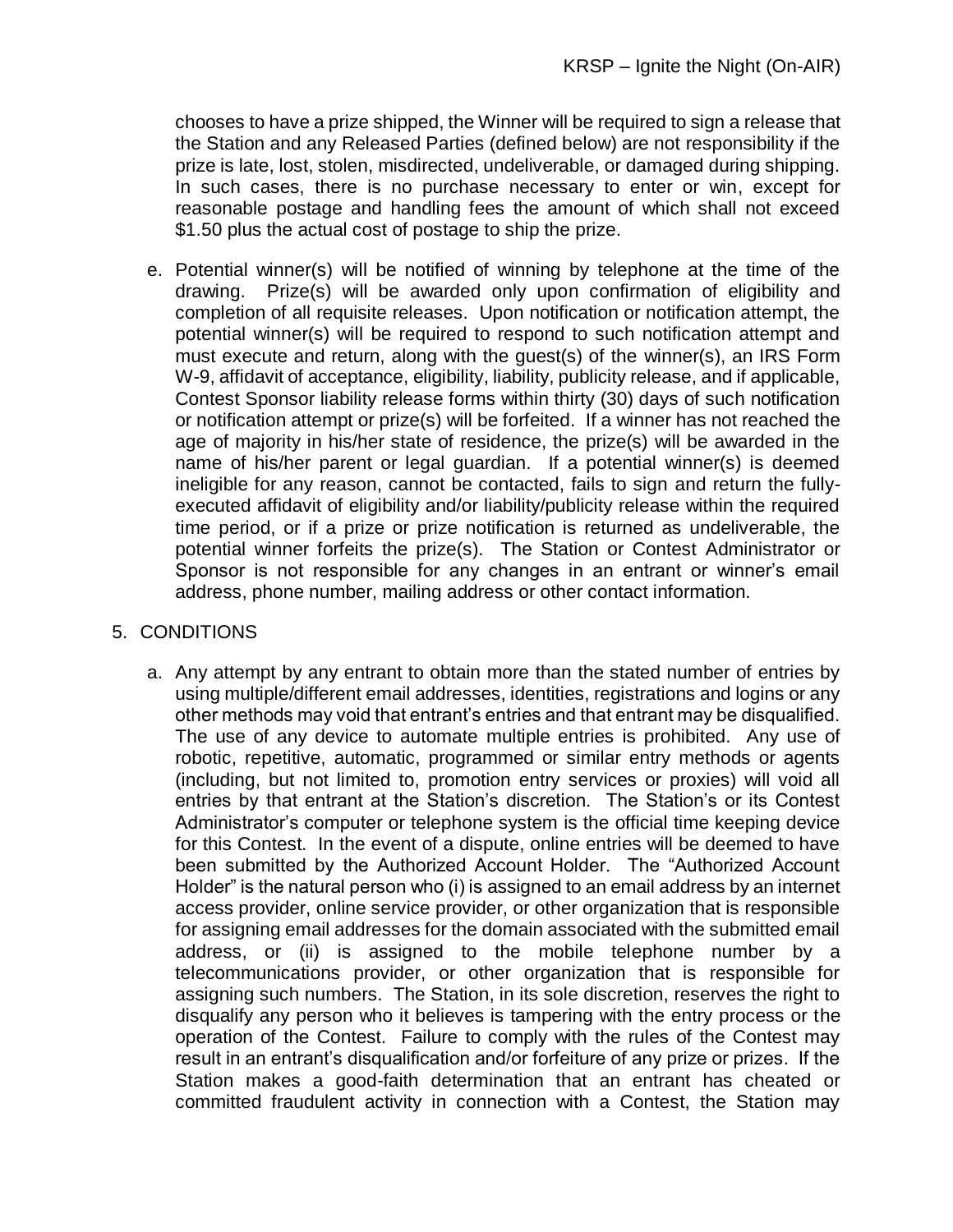disqualify that entrant from entering and/or winning this and any or all future Station-administered contests and seek damages to the fullest extent permitted by law.

- b. The Station reserves the right to modify these rules for clarification or equitable purposes without materially affecting the terms and conditions of the Contest, including, without limitation, the substitution of a prize(s) of equivalent value, which will become effective upon announcement. To the extent the Station makes material changes to the terms and conditions of the Contest, any such material changes will be broadcast on the Station and/or posted on its website: https://1035TheArrow.com within twenty-four (24) hours of the change and periodically thereafter. If due to circumstances beyond the control of the Station, any competition or prize-related event or travel is delayed, rescheduled, postponed or cancelled, the Station reserves the right, but does not have the obligation, to cancel, terminate, suspend, or modify the Contest and shall not be required to award a substitute prize(s). If any provision of these Official Rules is irrevocably inconsistent with any provision set forth on the Contest webpage, then the provision of these Official Rules will prevail but solely to the extent of the inconsistency.
- c. Calling the Station regarding the Contest constitutes permission for the Station to tape the caller's voice and use it on the air. All telephone calls during the Contest may be taped without further permission from the caller. By entering the Contest and/or acceptance of prize(s), all entrants consent to the use of their name, photograph, likeness, biography, voice, video, entry materials, prize information (if any), or any statements made for trade, publicity, advertising, or promotional purposes, in any and all media, now known or hereafter devised, including online announcements, without limitation and without compensation, except where prohibited by law.
- d. Each winner will be required to produce identification satisfactory to the Station. For example, winner(s) will be required to sign an IRS Form W-9, affidavit of eligibility and release, including a publicity release, as prepared by the Station prior to receiving their prize. Each winner will solely be responsible for any (federal, state, or local) taxes or fees that result from the receipt and/or use of their prize and may receive an IRS Form 1099-Misc for all prizes won from the Station in any calendar year where the aggregate value of all such prizes is \$600 or more. The Contest is void where prohibited by law. Failure to comply with the terms and conditions applicable to Contest entry, including without limitation submitting an incomplete or fraudulent entry, and/or failing to complete the entry process, will result in such Entry being disqualified from such Contest. Any individual(s) that is found to be, or suspected of, tampering with a Contest in any way, including without limitation by making a fraudulent entry, by engaging in any "deal-making" with or between other Contest entrants or third parties, by creating a public hazard, by cheating, by engaging in improper or illegal activity, by causing interference with or the destruction of property and/or utilized public safety resources will be disqualified from participating and/or winning any prize(s), as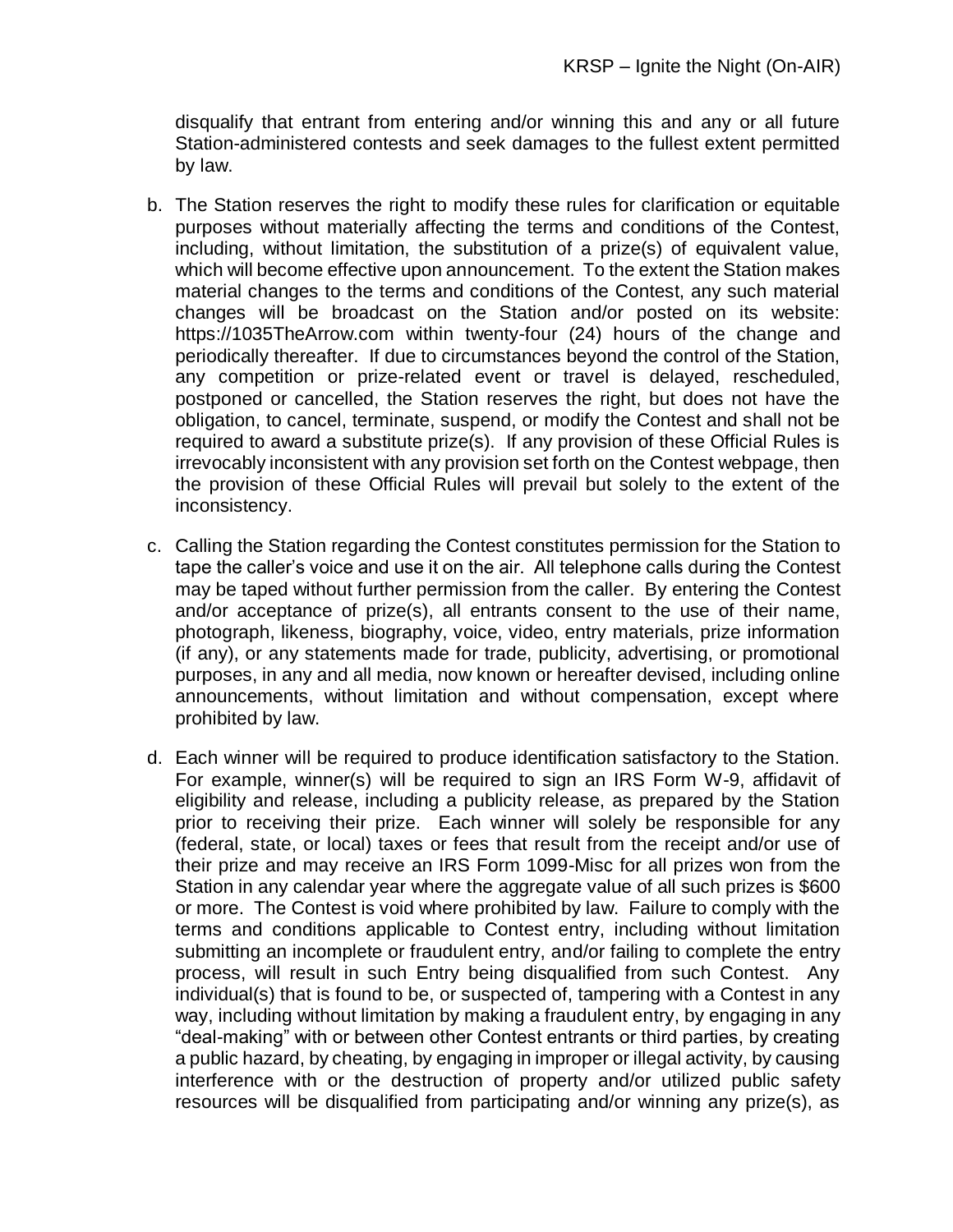applicable, and may be banned from any future participation in any Contest as determined by Station at its sole discretion and on a case-by-case basis.

- e. Participation in a Contest and/or acceptance of prize(s) constitutes agreement by entrant and/or winner (and by winner's guest(s) if applicable) release, forever discharge, indemnify, and hold harmless Station, its affiliates, parents, assigns, successors, employees, participating Contest Sponsors, agents and all others connected with them and the Contest (the "Released Parties") from any and all liability, claims, actions, and damages sustained or incurred by participation in the said Contest, and the receipt and use of any prize(s) awarded (if any) through such Contest arising in any manner whatsoever, including but not limited to an act or omission, whether negligent, intentional or otherwise caused by Station, its affiliates, parents, assigns, successors, employees, sponsors, agents and all others connected with them and the Contest.
- f. The Released Parties are not responsible for (i) typographical or other errors in the printing, the offering, or the administration of the Contest or in the announcement of a prize; (ii) incorrect or inaccurate information, human error, failure, or omission; (iii) unauthorized human intervention; (iv) lost, stolen, mangled, misdirected, illegible, incomplete, or late entries; (v) entries not received due to difficulty accessing the internet, service outage or delays, computer difficulties, telephone service outages, delays, busy signals, poor signals or signal interference, accidental disconnection, equipment malfunctions, and any other technological failures; or (vi) any cancellations, delays, diversions, or substitutions or omissions by any transportation providers or any other persons or entities providing any services to Entrant(s) and/or winner(s) (and winner's guest(s) if applicable) including any results thereof such as changes in services or location necessitated by same; or (vii) if any part of a Contest cannot be conducted and/or if a prize, either in whole or in part cannot be awarded due to acts of God, any action, regulation, order or request by any governmental or quasi-governmental entity (whether or not the action, regulations, order or request proves to be invalid), equipment failure, threatened terrorist acts, terrorist acts, air raid, blackout, act of public enemy, earthquake, volcanic eruption, war (declared or undeclared), fire, flood, epidemic, pandemic, disease, national or regional emergency, explosion, unusually severe weather, hurricane, embargo, labor dispute or strike (whether legal or illegal) labor or material shortage, transportation interruption of any kind, work slow-down, civil disturbance, insurrection, riot, or any other cause beyond the Station's or Contest Sponsor's sole control. Upon awarding the prize, the Station or Contest Sponsor will have no further obligation to the Winner.
- g. Except where prohibited, by entering the Contest, each entrant agrees that: (1) any and all disputes, claims and causes of action arising out of or connected with this Contest or any prize(s) awarded shall be resolved individually, without resort to any form of class action, and exclusively by state or federal courts situated in Salt Lake City, Utah; (2) any and all claims, judgments and awards shall be limited to actual out-of-pocket costs incurred, but in no event shall such costs include